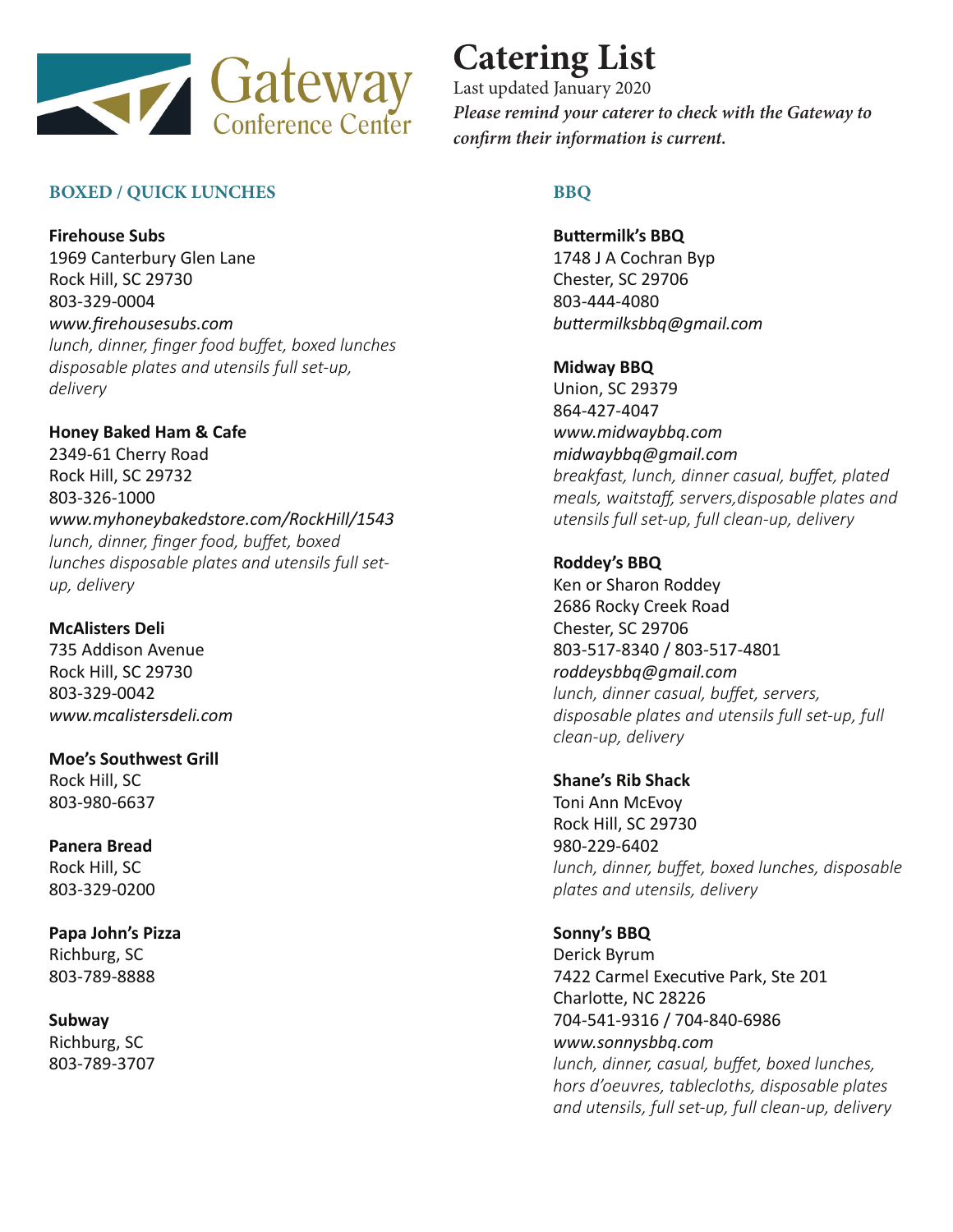# **Catering List** Last updated January 2020

Page 2

#### **LUNCH, DINNER & MORE**

#### **Blessed Hands Catering Crew**

Claretta Lynn Hinton 2499 Firetower Road Rock Hill, SC 803-431-1829 *blessedhandscateringcrew@gmail.com lunch, dinner, casual, buffet, servers, disposable plates and utensils, full set-up, full clean-up, delivery*

#### **Chef's Catering**

Amy Thompson 1730 Matthews Township Pkwy. Charlotte, NC 704-321-2120 *www.chefscatering.com breakfast, lunch, dinner, finger food, formal and casual, buffet, plated, boxed lunches, hors d'oeuvres, desserts, waitstaff, servers, bartending, china, silverware, glassware, stemware, linens, disposable plates and utensils, full set-up, full clean-up, delivery, floral, decorations, lighting/stage, music/dj*

#### **Creative Catering / Country Omelet**

Scott Hill 3038 Lancaster Hwy. Richburg, SC 29729 803-417-8844 *www.facebook.com/Creative-Catering-Events-349489435114678*

*breakfast, lunch, dinner, finger food, formal and casual, buffet, hors d'oeuvres, wait staff, servers, bartending, china, silverware, glassware, stemware, linens, disposable plates and utensils, full set-up, full clean-up, delivery floral, decorations*

**Delectables by Holly** Holly McLelland or Joy Grays 901 Berryhill Road, Suite A Charlotte, NC 704-342-4800 *delectablesbyholly.com breakfast, lunch, dinner, finger food, formal and casual,buffet, plated, boxed lunches, hors d'oeuvres, baked goods, desserts, wait*  *staff, servers, bartenders, china, silverware, glassware, stemware, linens, disposable plates and utensils, full set-up, full clean-up, delivery (limited) floral and decorations*

#### **Enchanting Designs**

Donnie Worthy or Thomas Cornwell 118 West Main Street Union, SC 29379 803-385-7169 / 803-444-0663 *enchantingdesign.yolasite.com lunch, dinner, finger food, formal and casual, buffet, plated, boxed lunches, hors d'oeuvres, baked goods, wedding cake, desserts, wait staff, servers, bartenders, china, silverware, glassware, stemware, linens, disposable plates* 

*and utensils, full set-up, delivery floral, decorations, music/dj*

#### **Essie's Catering**

Essie Maghsoud 1509 Ebenezer Road Rock Hill, SC 29732 803-367-3767

#### *www.essiescatering.com*

*breakfast, lunch, dinner, formal and casual, buffet, plated, boxed lunches, finger foods, hors d'oeuvres, wedding cake, desserts, wait staff, servers, bartending, china, silverware, glassware, stemware, disposable plates and utensils, full set-up, full clean-up, delivery*

#### **Exclusively Your Design**

Varnell Gray 4530 Glenlea Commons Drive Charlotte, NC 28216 704-400-6449 *www.exclusivelydesign.com breakfast, lunch, dinner, finger food, formal and casual, buffet, plated, boxed lunches, hors d'oeuvres, desserts, wait staff, servers, china, silverware, glassware, stemware, linens, disposable plates and utensils, full set-up, full clean-up, delivery decorations*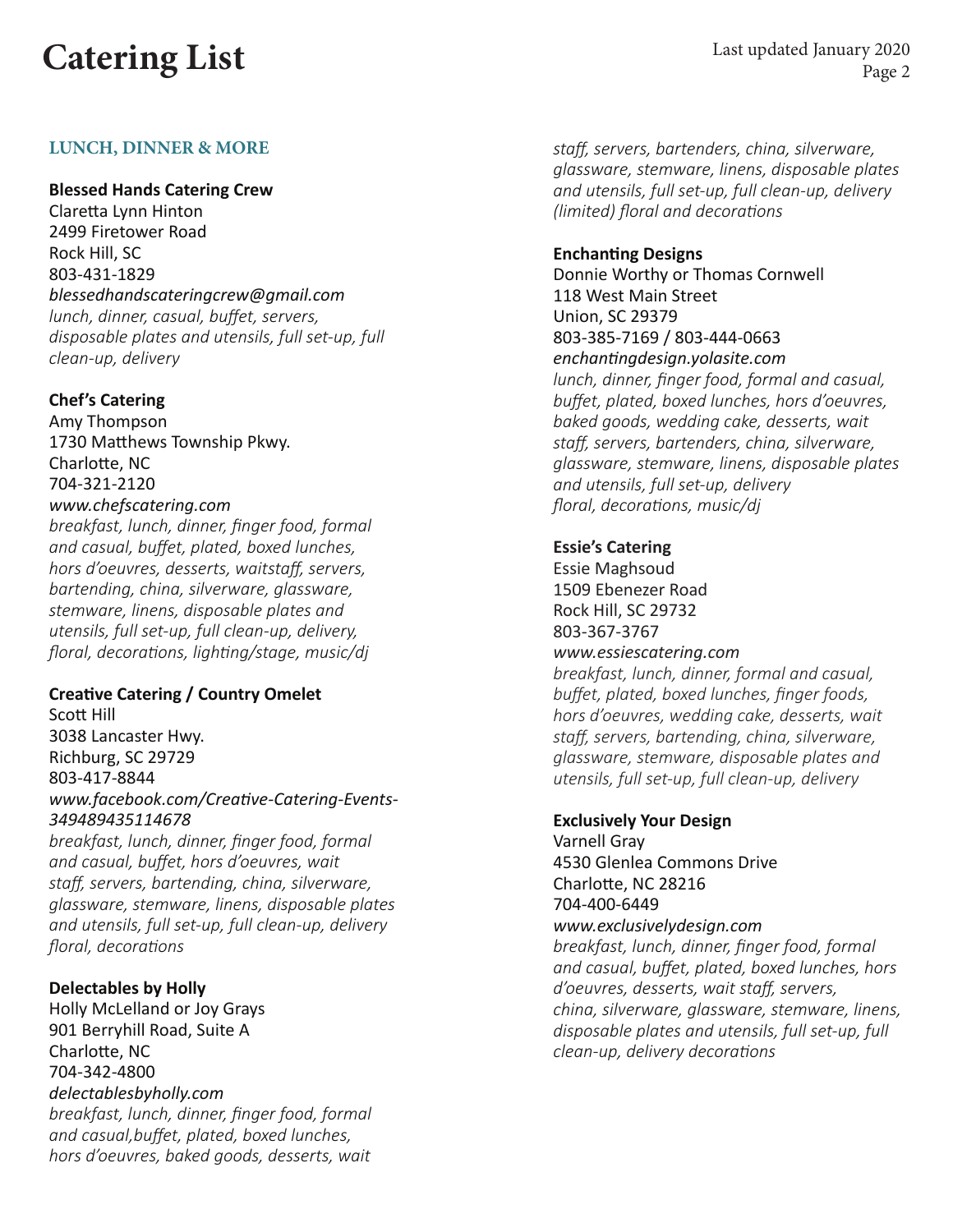# **Catering List** Last updated January 2020

## **Exquisite Southern Catering**

Meocia Coleman 3090 State Hwy. 34 East Winnsboro, SC 29180 803-712-3009

*experienceexquisitesoutherncatering.com breakfast, lunch, dinner, finger food, formal and casual, buffet, plated, boxed lunches, hors d'oeuvres, baked goods, wedding cake, desserts, wait staff, servers, china, silverware, glassware, stemware, disposable plates and utensils, linens full set-up, full clean-up, delivery, decorations*

### **The Front Porch Restaurant**

Elizabeth Gaston 3427 J.A. Gaston Road Richburg, SC 29729 803-789-5246 / 803-385-8223 *breakfast, lunch, dinner, buffet, plated meals, boxed lunches, baked goods*

### **Gourmet Soul Catering & Design**

855 Saluda St Rock Hill, SC 29730 803-487-3320 *www.facebook.com/ GourmetSoulCateringDesign/*

## **Granny Lo's Catering**

Loretta McCree 892 Colony Road Chester, SC 29706 803-581-8351 / 803-379-0002 *breakfast, lunch, dinner, finger food formal and casual, buffet, plated meals, wait staff, servers, disposable plates and utensils, full set-up, full clean-up, delivery, decorations*

**Jackson's Kitchen**  Michael Barret 304 N. Main Street Clover, SC 29710 803-222-7767 *www.jacksonskitchen.com breakfast, lunch, dinner, finger food, formal and casual, buffet, plated, boxed lunches, hors d'oeuvres, baked goods, desserts, wait staff, servers, bartending, china, silverware,* 

*glassware, stemware, linens, disposable plates and utensils, full set-up, full clean-up, delivery*

**Just Wright Catering**  Yaraina Wright 234 Roddey Street Rock Hill, SC 29730 803-579-8201 *www.justwrightcatering9.wixsite.com/justwright breakfast, lunch, dinner, finger food, formal and casual, buffet, plated, boxed lunches, hors d'oeuvres, wait staff, servers, china, silverware, glassware, stemware, linens, disposable plates and utensils, full set-up, full clean-up, delivery*

### **Melanie Rowe Catering**

Colette Gualtieri 2865 Celanese Road, Suite 107 Rock Hill, SC 29732 803-325-7906 *melaniecatering.com breakfast, lunch, dinner, finger food, formal and casual, buffet, plated, boxed lunches, hors d'oeuvres, baked goods, wedding cake, desserts, wait staff, servers, bartending, china, silverware, glassware, stemware, linens, disposable plates and utensils, full set-up, full clean-up, deliver, floral, decorations, music/dj*

**Olive Garden** Rock Hill, SC 29730 803-980-0125

**Our Kitchen** Chester, SC 803-581-2665

**PW's Frozen Custard**  Rock Hill, SC 29730 803-366-7777

## **Rhino's Restaurant and Lounge**

1748 J A Cochran Bypass Chester, SC 29706 803-581-3663